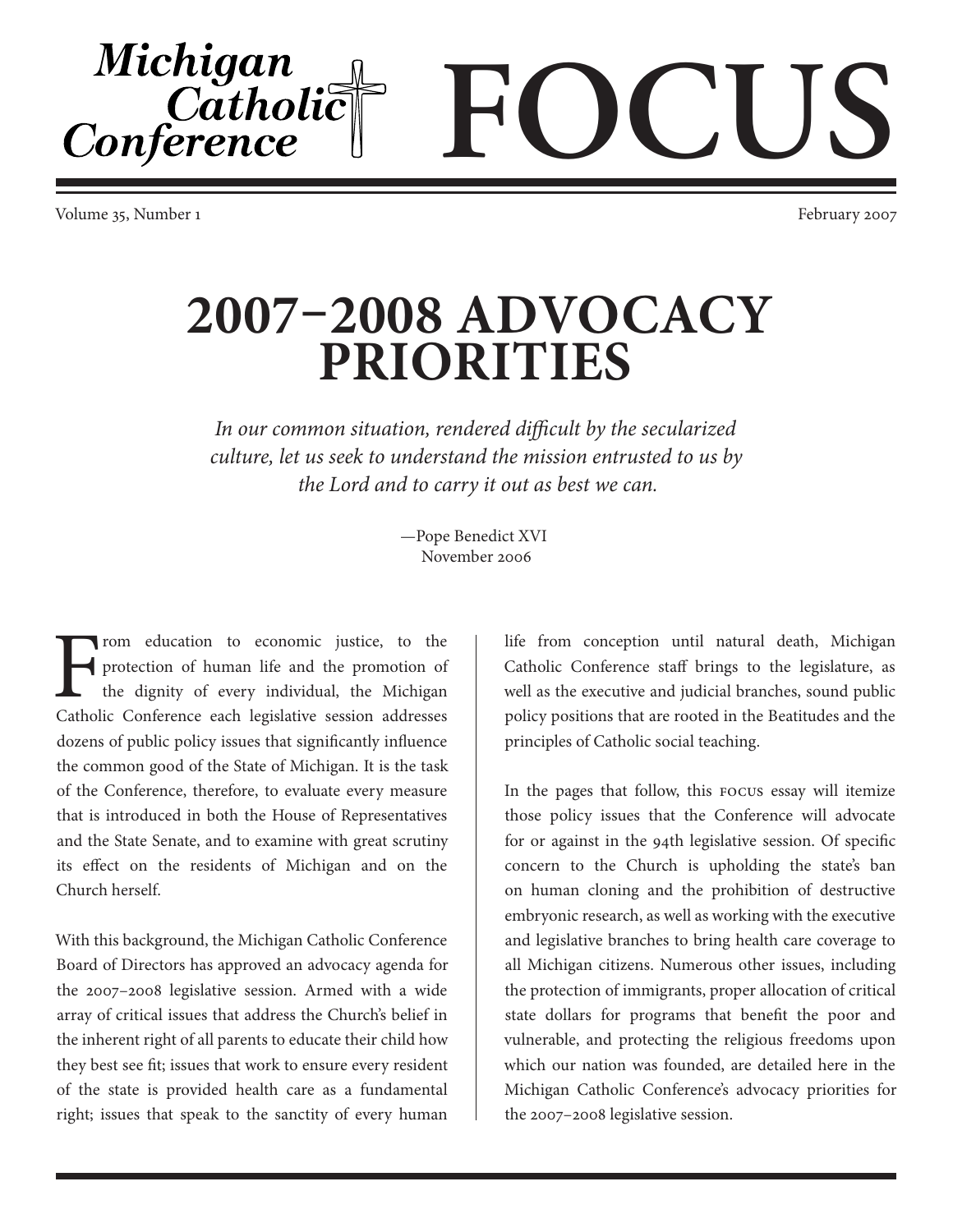## *Religious Freedom*

Freedom of conscience and of religion is a primary and inalienable right of the human person. Insofar as it touches the innermost sphere of the spirit, one can even say that it upholds the justification, deeply rooted in each individual, of all other liberties. The MCC has an interest in legislation that protects religious freedom, limits government intrusion into religious matters, and allows for reasonable collaboration between public and religious entities. In an effort to advance religious freedom, the Conference supports:

- The rights of faith-based providers and all individuals to conscience protections in the delivery of services, and
- The equal application of the law to all persons and institutions regardless of their faith.

Human life must be respected and protected from the moment of conception until natural death. From the first moment of existence, a human being must be identified as a unified individual endowed with human nature and as such is the proper bearer of fundamental human rights. Every life is sacred because the person has been willed for its own sake in the image and likeness of God. In the public policy arena, the Conference supports:



- Policies that promote and fund adult stem cell research,
- Legislation that protects the lives of unborn children,
- Regulations on research in order to uphold the life and dignity of the human person,
- State initiatives that provide alternatives to abortion and assistance to pregnant women,
- Opposition to insurance regulations that mandate coverage for abortion or contraception,
- Upholding the ban on human cloning,
- Upholding the ban on assisted suicide, and
- Upholding the constitutional ban on the death penalty.

## *Children & Families*

Children are among the most vulnerable members of the human family. As policies are advanced to help children, they must support families, since children's lives are nurtured or neglected, enhanced or diminished, by the quality of family life. Since the family is the primary, indispensable, and essential unit of society, policies must maintain and promote marriage, and strengthen the family. In order to put children and families first, the Conference supports:

- Upholding the traditional definition of marriage and the family,
- Policies that protect the stability of the marriage bond and the institution of the family,
- Amending Michigan's no-fault divorce laws, and
- Policies to streamline foster care services and payments to ensure critical services are provided to children in need.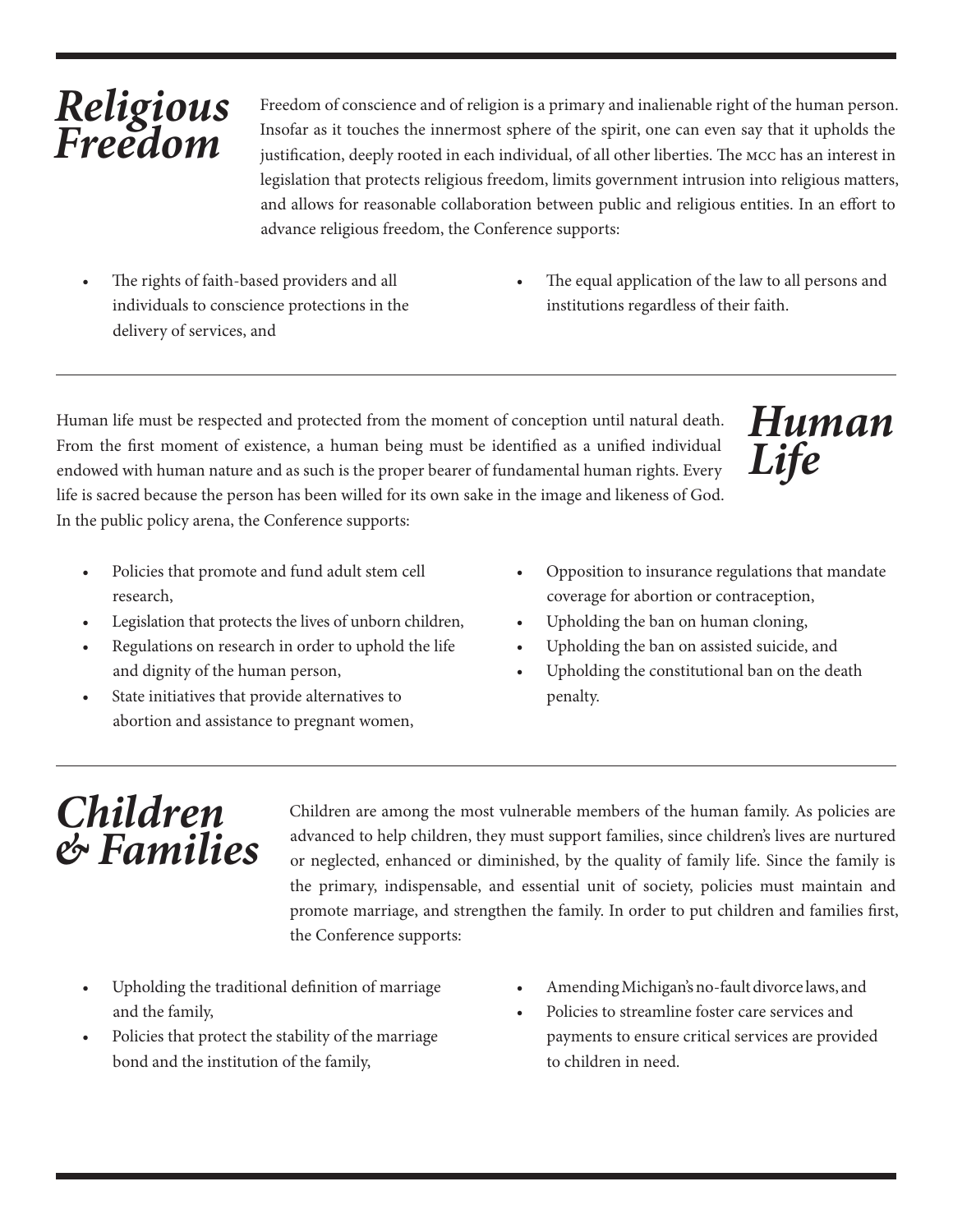## *Health Care*

Equitable, accessible and ethical health care is an essential safeguard of human life. Health care is a basic human right, and genuine health care reform, recognizing the dignity of persons and the unique needs of the poor, is a matter of fundamental justice. The Conference supports:

- Expansion of health coverage for low- and moderateincome uninsured individuals and families,
- Opposition to legislation that threatens the institutional integrity of faith-based providers,
- The protection of Medicaid funding, and
- Reforming and enhancing the provision of health care services provided in Michigan prisons.

*Education*

All children, by virtue of their dignity as human beings, have an inalienable right to a quality education. Parents have the right to choose how that education is provided. Any effort to improve schools must include a commitment to educational choice. Continued educational reform must be linked to support for school choice in order to provide access to educational excellence for all, and to insure that no child is left behind. The Conference supports:

- Mandatory consultation between public school districts and the non-public schools located within their jurisdiction regarding the appropriate distribution of federal program dollars,
- Protection of existing public school choice for all parents,
- Protection of non-public schools from excessive regulation,
- Protection of virtual learning experiences and course content that includes dimensions of faith,
- Providing for expanded science and technological learning opportunities,
- Safe and adequate transportation for all students, and
- An end to the state constitutional ban on aid to non-public schools.

# *MCC Board of Directors*

**His Eminence Adam Cardinal Maida** Archbishop of Detroit Chairman **Most Reverend James A. Murray** Bishop of Kalamazoo

**Most Reverend Patrick R. Cooney** Bishop of Gaylord Secretary/Treasurer

Vice Chairman

**Most Reverend Robert J. Carlson** Bishop of Saginaw

**Most Reverend Walter A. Hurley** Bishop of Grand Rapids

**Most Reverend Carl F. Mengeling** Bishop of Lansing

**Most Reverend Alexander K. Sample** Bishop of Marquette

**Mr. Ronald C. Katers** Marquette

**Mr. Dale E. Lamps** Grand Rapids

**Rev. Francis J. Murphy** Cadillac

**Sister Barbara Rund, O.P.** Bloomfield Hills

**Mr. Cecilio Salinas** Battle Creek

**Ms. Rosemary E. Smith** Gaylord

**Nancy Treece M.D.** Farmington Hills